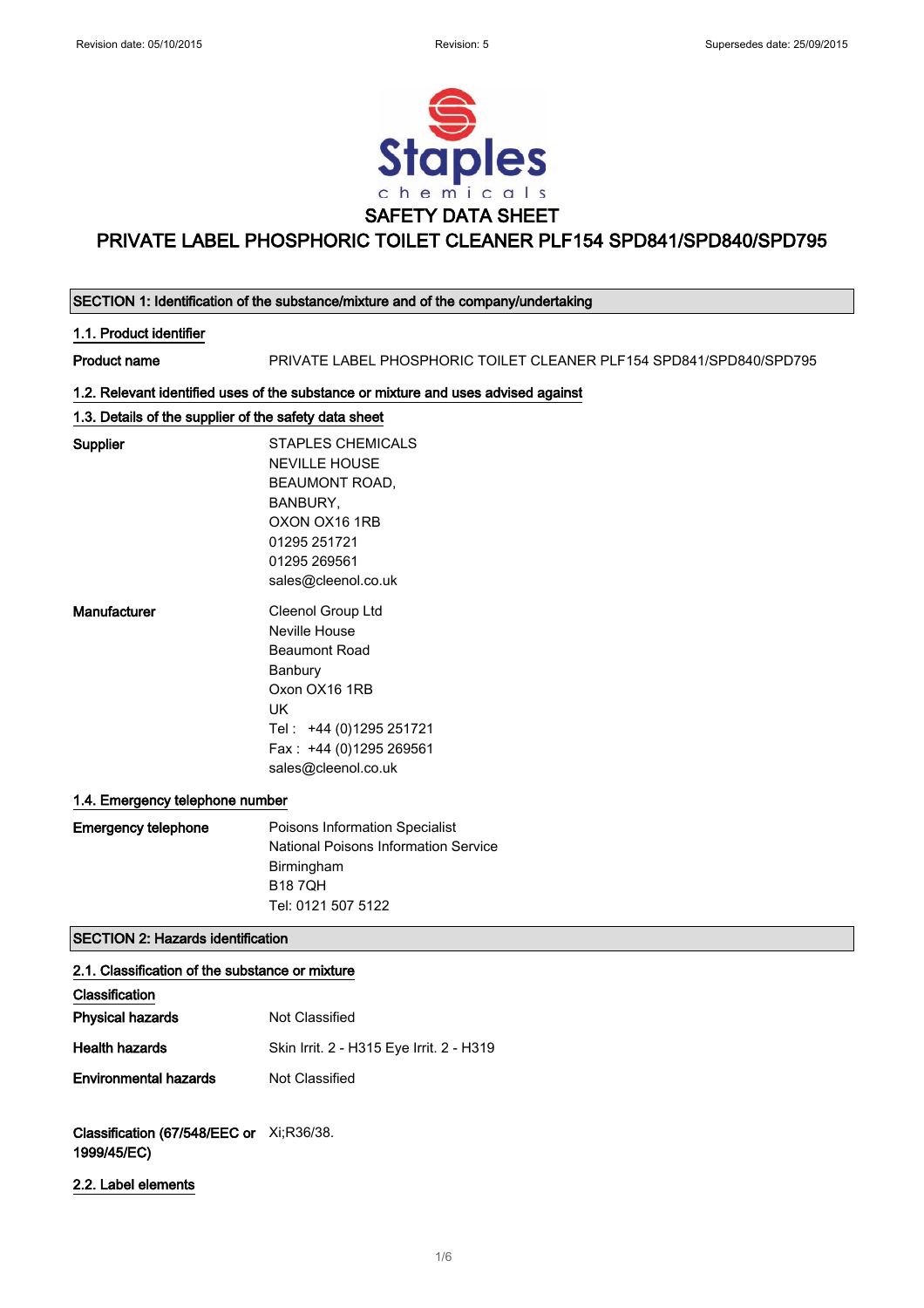Pictogram



| Signal word                     | Warning                                                                                                                                                                                                                                                                                                                                                                                                                                                                                                                                                                                                                                                                            |
|---------------------------------|------------------------------------------------------------------------------------------------------------------------------------------------------------------------------------------------------------------------------------------------------------------------------------------------------------------------------------------------------------------------------------------------------------------------------------------------------------------------------------------------------------------------------------------------------------------------------------------------------------------------------------------------------------------------------------|
| <b>Hazard statements</b>        | H315 Causes skin irritation.<br>H319 Causes serious eye irritation.                                                                                                                                                                                                                                                                                                                                                                                                                                                                                                                                                                                                                |
| <b>Precautionary statements</b> | P <sub>102</sub> Keep out of reach of children.<br>P264 Wash contaminated skin thoroughly after handling.<br>P280 Wear eye protection.<br>P280 Wear protective gloves.<br>P302+P352 IF ON SKIN: Wash with plenty of water.<br>P305+P351+P338 IF IN EYES: Rinse cautiously with water for several minutes. Remove<br>contact lenses, if present and easy to do. Continue rinsing.<br>P332+P313 If skin irritation occurs: Get medical advice/attention.<br>P337+P313 If eye irritation persists: Get medical advice/attention.<br>P362+P364 Take off contaminated clothing and wash it before reuse.<br>P501 Dispose of contents/container in accordance with national regulations. |

#### 2.3. Other hazards

| <b>SECTION 3: Composition/information on ingredients</b> |                      |                       |                                                      |        |
|----------------------------------------------------------|----------------------|-----------------------|------------------------------------------------------|--------|
| 3.2. Mixtures                                            |                      |                       |                                                      |        |
| <b>PHOSPHORIC ACID %</b>                                 |                      |                       |                                                      | $1-5%$ |
| CAS number: 7664-38-2                                    | EC number: 231-633-2 |                       | REACH registration number: 01-<br>2119485924-24-XXXX |        |
| Classification                                           |                      |                       | Classification (67/548/EEC or 1999/45/EC)            |        |
| Skin Corr. 1B - H314                                     |                      | C; R34                |                                                      |        |
| Eye Dam. 1 - H318                                        |                      |                       |                                                      |        |
|                                                          |                      |                       |                                                      |        |
| BIS (2-HYDROXYETHYL) OLEYL AMINE                         |                      |                       |                                                      | $1-5%$ |
| CAS number: 25307-17-9                                   | EC number: 246-807-3 |                       |                                                      |        |
| M factor (Acute) = $10$                                  |                      |                       |                                                      |        |
| Classification                                           |                      |                       | Classification (67/548/EEC or 1999/45/EC)            |        |
| Acute Tox. 4 - H302                                      |                      | Xn;R22. C;R34. N;R50. |                                                      |        |
| Skin Corr. 1B - H314                                     |                      |                       |                                                      |        |
| Eye Dam. 1 - H318                                        |                      |                       |                                                      |        |
| Aquatic Acute 1 - H400                                   |                      |                       |                                                      |        |

The Full Text for all R-Phrases and Hazard Statements are Displayed in Section 16.

# SECTION 4: First aid measures 4.1. Description of first aid measures Inhalation Rinse nose and mouth with water. Get medical attention if any discomfort continues. Ingestion **Rinse mouth thoroughly with water. Get medical attention if any discomfort continues.** Skin contact Remove affected person from source of contamination. Remove contaminated clothing. Wash skin thoroughly with soap and water. Get medical attention if any discomfort continues.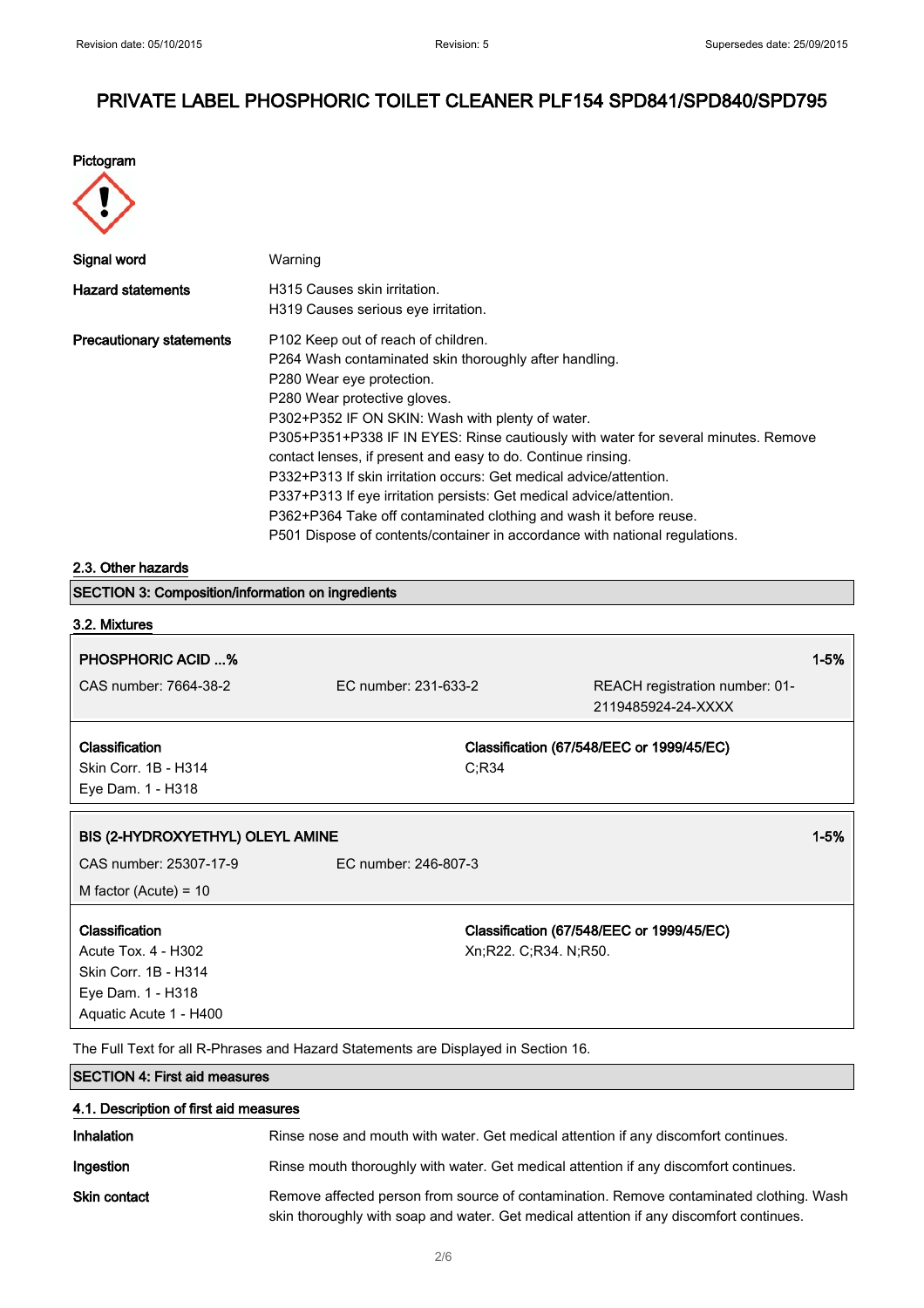| Eye contact                                                                                                                                                  | Remove affected person from source of contamination. Remove any contact lenses and open<br>eyelids wide apart. Continue to rinse for at least 15 minutes and get medical attention.                                               |
|--------------------------------------------------------------------------------------------------------------------------------------------------------------|-----------------------------------------------------------------------------------------------------------------------------------------------------------------------------------------------------------------------------------|
|                                                                                                                                                              | 4.2. Most important symptoms and effects, both acute and delayed                                                                                                                                                                  |
|                                                                                                                                                              | 4.3. Indication of any immediate medical attention and special treatment needed                                                                                                                                                   |
| <b>SECTION 5: Firefighting measures</b>                                                                                                                      |                                                                                                                                                                                                                                   |
| 5.1. Extinguishing media                                                                                                                                     |                                                                                                                                                                                                                                   |
| Suitable extinguishing media                                                                                                                                 | The product is not flammable. Use fire-extinguishing media suitable for the surrounding fire.                                                                                                                                     |
| 5.2. Special hazards arising from the substance or mixture                                                                                                   |                                                                                                                                                                                                                                   |
| 5.3. Advice for firefighters                                                                                                                                 |                                                                                                                                                                                                                                   |
| <b>SECTION 6: Accidental release measures</b>                                                                                                                |                                                                                                                                                                                                                                   |
|                                                                                                                                                              | 6.1. Personal precautions, protective equipment and emergency procedures                                                                                                                                                          |
| <b>Personal precautions</b>                                                                                                                                  | Wear protective clothing as described in Section 8 of this safety data sheet.                                                                                                                                                     |
| 6.2. Environmental precautions                                                                                                                               |                                                                                                                                                                                                                                   |
| 6.3. Methods and material for containment and cleaning up                                                                                                    |                                                                                                                                                                                                                                   |
| Methods for cleaning up                                                                                                                                      | Stop leak if possible without risk. Absorb in vermiculite, dry sand or earth and place into<br>containers. Flush contaminated area with plenty of water. Avoid the spillage or runoff entering<br>drains, sewers or watercourses. |
| 6.4. Reference to other sections                                                                                                                             |                                                                                                                                                                                                                                   |
| <b>SECTION 7: Handling and storage</b>                                                                                                                       |                                                                                                                                                                                                                                   |
| 7.1. Precautions for safe handling                                                                                                                           |                                                                                                                                                                                                                                   |
| <b>Usage precautions</b>                                                                                                                                     | Avoid spilling. Avoid contact with skin and eyes.                                                                                                                                                                                 |
|                                                                                                                                                              | 7.2. Conditions for safe storage, including any incompatibilities                                                                                                                                                                 |
| <b>Storage precautions</b>                                                                                                                                   | Store in tightly-closed, original container in a dry, cool and well-ventilated place. Keep only in<br>the original container.                                                                                                     |
| Storage class                                                                                                                                                | Chemical storage.                                                                                                                                                                                                                 |
| 7.3. Specific end use(s)                                                                                                                                     |                                                                                                                                                                                                                                   |
| <b>SECTION 8: Exposure Controls/personal protection</b>                                                                                                      |                                                                                                                                                                                                                                   |
| 8.1. Control parameters                                                                                                                                      |                                                                                                                                                                                                                                   |
| Occupational exposure limits                                                                                                                                 |                                                                                                                                                                                                                                   |
| <b>PHOSPHORIC ACID %</b>                                                                                                                                     |                                                                                                                                                                                                                                   |
| Long-term exposure limit (8-hour TWA): WEL<br>1 mg/ $m3$<br>Short-term exposure limit (15-minute): WEL 2 mg/m <sup>3</sup><br>WEL = Workplace Exposure Limit |                                                                                                                                                                                                                                   |
| <b>Ingredient comments</b>                                                                                                                                   | WEL = Workplace Exposure Limits                                                                                                                                                                                                   |
| 8.2. Exposure controls                                                                                                                                       |                                                                                                                                                                                                                                   |
| Protective equipment                                                                                                                                         |                                                                                                                                                                                                                                   |

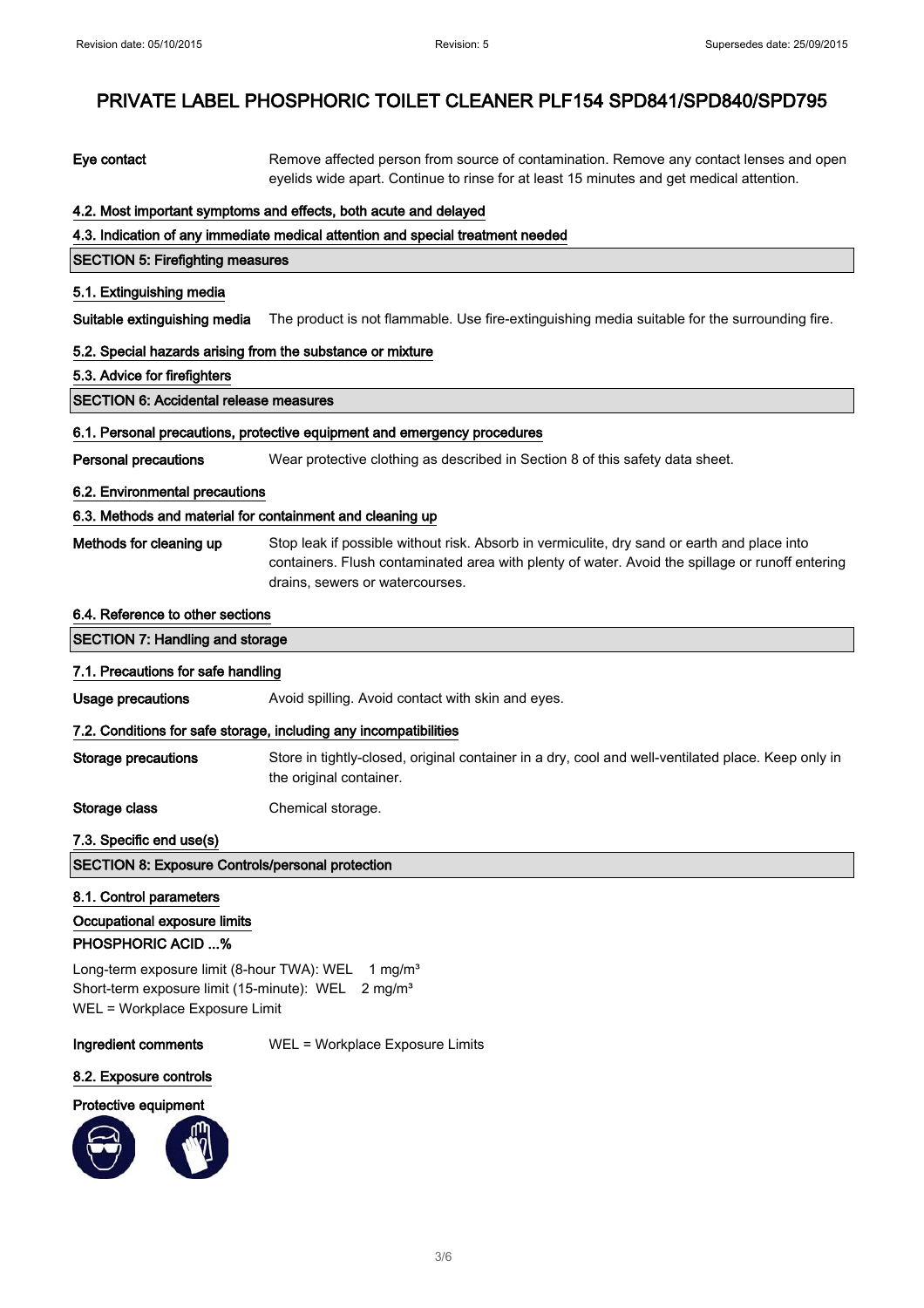| Eye/face protection                                | Eyewear complying with an approved standard should be worn if a risk assessment indicates<br>eye contact is possible. The following protection should be worn: Chemical splash goggles or<br>face shield. |
|----------------------------------------------------|-----------------------------------------------------------------------------------------------------------------------------------------------------------------------------------------------------------|
| Hand protection                                    | Chemical-resistant, impervious gloves complying with an approved standard should be worn if<br>a risk assessment indicates skin contact is possible.                                                      |
| Other skin and body<br>protection                  | Wear appropriate clothing to prevent any possibility of skin contact.                                                                                                                                     |
| Hygiene measures                                   | Wash promptly if skin becomes contaminated. Promptly remove any clothing that becomes<br>contaminated. Use appropriate skin cream to prevent drying of skin. When using do not eat,<br>drink or smoke.    |
| <b>SECTION 9: Physical and Chemical Properties</b> |                                                                                                                                                                                                           |

| 9.1. Information on basic physical and chemical properties |                                                                                                                                                   |
|------------------------------------------------------------|---------------------------------------------------------------------------------------------------------------------------------------------------|
| Appearance                                                 | Liquid.                                                                                                                                           |
| Colour                                                     | Blue.                                                                                                                                             |
| Odour                                                      | Characteristic.                                                                                                                                   |
| рH                                                         | $0 - 2$                                                                                                                                           |
| Initial boiling point and range                            | 100°C @ 760 mm Hg                                                                                                                                 |
| <b>Relative density</b>                                    | 1.035 @ 20°C                                                                                                                                      |
| 9.2. Other information                                     |                                                                                                                                                   |
| <b>SECTION 10: Stability and reactivity</b>                |                                                                                                                                                   |
| 10.1. Reactivity<br>10.2. Chemical stability               |                                                                                                                                                   |
| <b>Stability</b>                                           | Stable at normal ambient temperatures.                                                                                                            |
| 10.3. Possibility of hazardous reactions                   |                                                                                                                                                   |
| 10.4. Conditions to avoid                                  |                                                                                                                                                   |
| <b>Conditions to avoid</b>                                 | Avoid excessive heat for prolonged periods of time.                                                                                               |
| 10.5. Incompatible materials                               |                                                                                                                                                   |
| 10.6. Hazardous decomposition products                     |                                                                                                                                                   |
| Hazardous decomposition<br>products                        | Fire creates: Carbon monoxide (CO). Carbon dioxide (CO2).                                                                                         |
| <b>SECTION 11: Toxicological information</b>               |                                                                                                                                                   |
| 11.1. Information on toxicological effects                 |                                                                                                                                                   |
| Acute toxicity - oral                                      |                                                                                                                                                   |
| ATE oral (mg/kg)                                           | 27,777.77777778                                                                                                                                   |
| Inhalation                                                 | Gas or vapour in high concentrations may irritate the respiratory system. Symptoms following<br>overexposure may include the following: Coughing. |
| Ingestion                                                  | May cause discomfort if swallowed.                                                                                                                |
| <b>Skin contact</b>                                        | Liquid may irritate skin.                                                                                                                         |
| Eye contact                                                | Irritating to eyes.                                                                                                                               |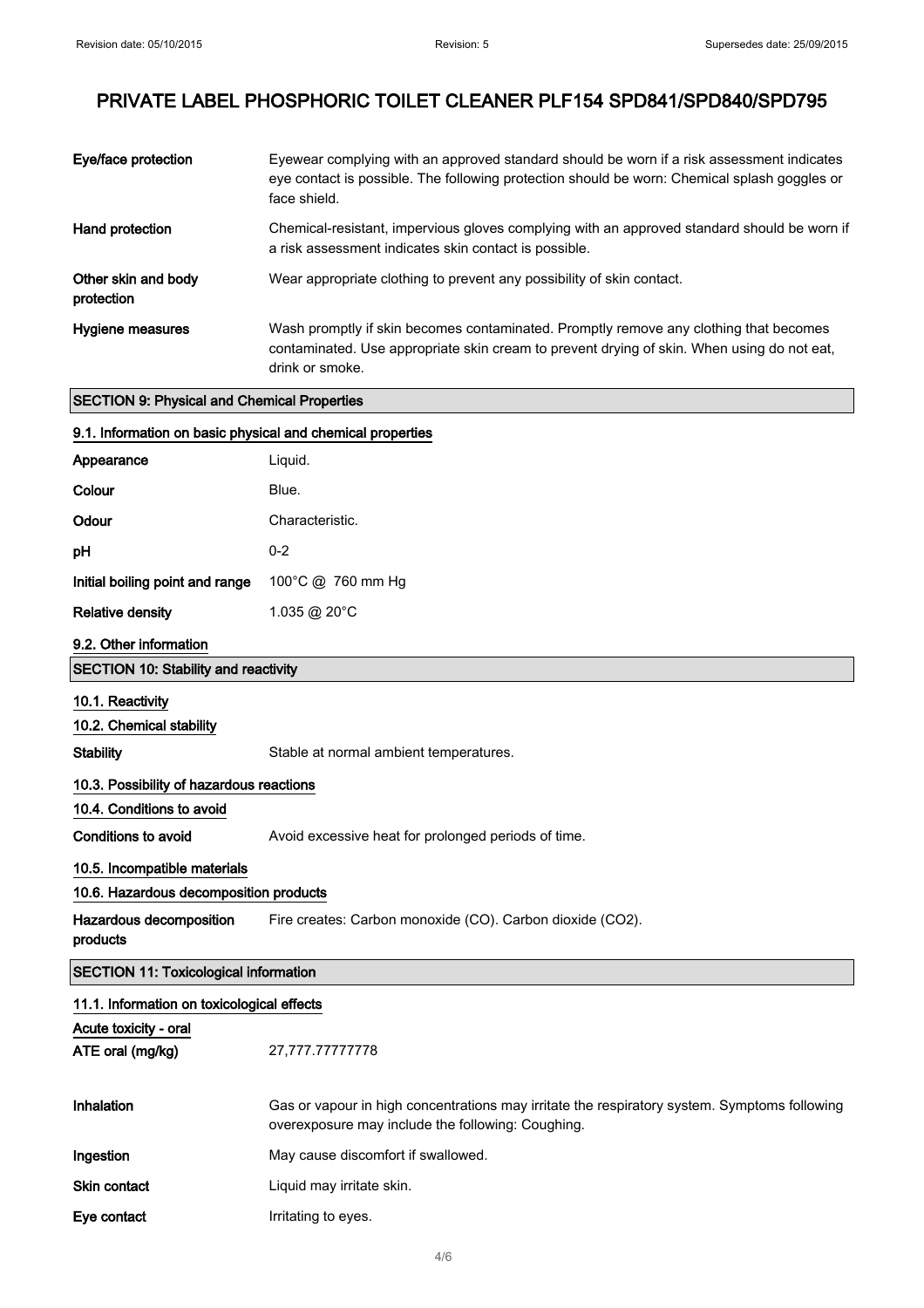# SECTION 12: Ecological Information Ecotoxicity **Not regarded as dangerous for the environment.** 12.1. Toxicity 12.2. Persistence and degradability 12.3. Bioaccumulative potential 12.4. Mobility in soil 12.5. Results of PBT and vPvB assessment 12.6. Other adverse effects SECTION 13: Disposal considerations 13.1. Waste treatment methods Disposal methods Dispose of waste to licensed waste disposal site in accordance with the requirements of the local Waste Disposal Authority. SECTION 14: Transport information Road transport notes Not classified. Rail transport notes Not classified. Sea transport notes Not classified. Air transport notes Not classified. 14.1. UN number 14.2. UN proper shipping name 14.3. Transport hazard class(es) 14.4. Packing group 14.5. Environmental hazards 14.6. Special precautions for user 14.7. Transport in bulk according to Annex II of MARPOL73/78 and the IBC Code SECTION 15: Regulatory information 15.1. Safety, health and environmental regulations/legislation specific for the substance or mixture National regulations The Chemicals (Hazard Information and Packaging for Supply) Regulations 2009 (SI 2009 No. 716). Guidance Workplace Exposure Limits EH40. CHIP for everyone HSG228. Safety Data Sheets for Substances and Preparations Approved Classification and Labelling Guide (Sixth edition) L131. 15.2. Chemical safety assessment

| <b>SECTION 16: Other information</b> |               |
|--------------------------------------|---------------|
| <b>Revision date</b>                 | 05/10/2015    |
| Revision                             | 5             |
| Supersedes date                      | 25/09/2015    |
| <b>SDS number</b>                    | <b>PLF154</b> |